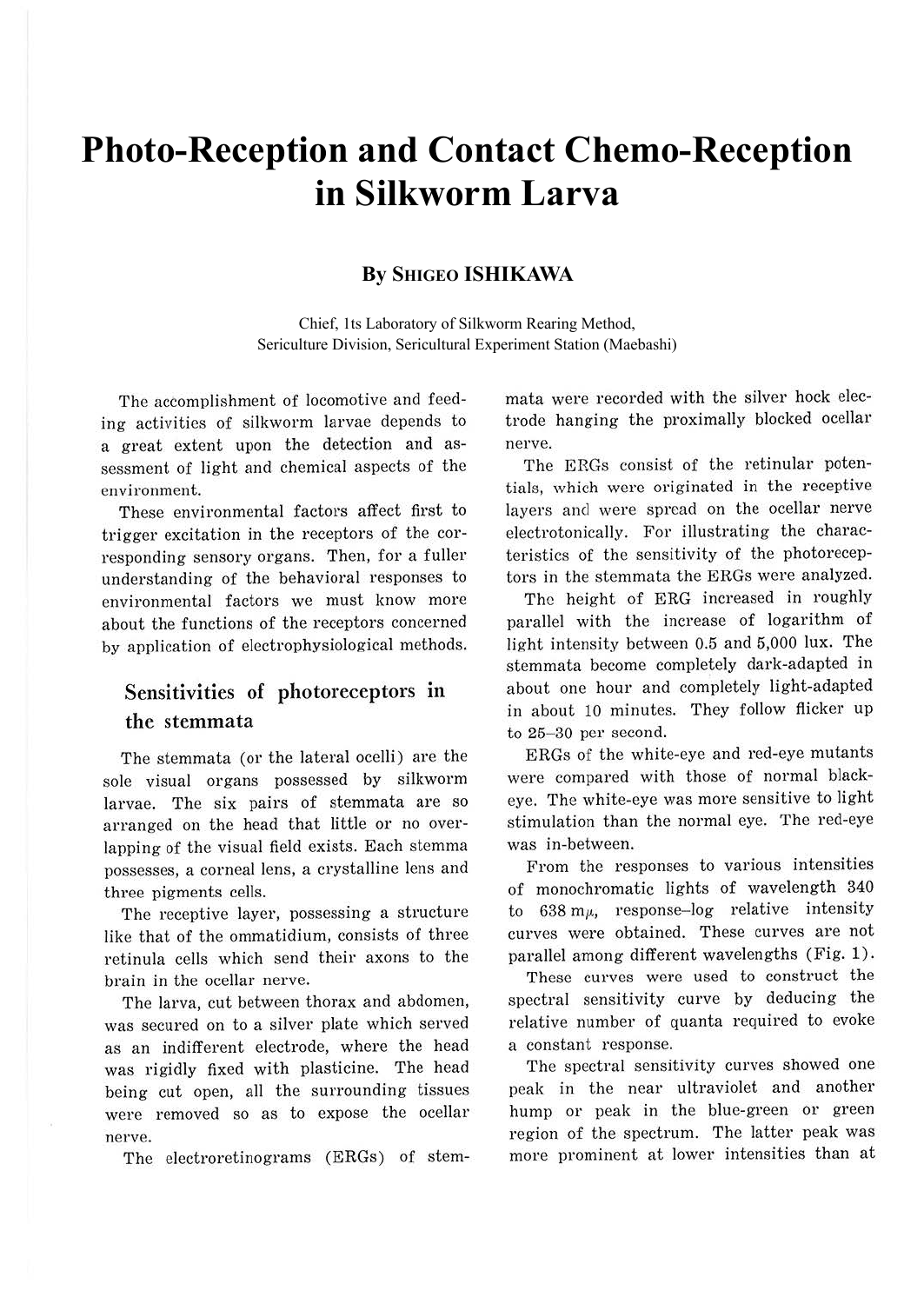

Fig. 1. Height of response as a function of log relative energy (quantized) for several wavelengths: at 340 m<sub>u</sub> (Curve 1),  $400 \text{ m}\mu$  (2),  $433 \text{ m}\mu$  (3), 484 m $\mu$  (4), 537 m $\mu$  (5), 562 m $\mu$ (6), 598 m $\mu$  (7), and 638 m $\mu$  (8)

higher ones (Fig. 2).

Monochromatic light adaptation selectively influenced the relative spectral sensitivity (Fig. 3) and the form of the ERGs, suggesting that two receptor systems (UV and G) which differ in spectral sensitivity exist in the silkworm stemmata. The peak of the sensitivity of the G receptor system seems to be at about  $540 \text{ m}\mu$ .

However, no exact position of the maximum sensitivity of the UV-receptor system could be illustrated. The existence of the two receptors provides good reason to assume that the silkworm stemmata are able to detect colors.

## **Sensitivities of contact chemo-1·eceptors in the maxilla**

The maxilla of silkworm larva consists of maxillary lobe (or headpiece), maxillary palpus, and other parts (palpifer and stipes).



Wavelength  $(m<sub>µ</sub>)$ 

Fig. 2. Spectral sensitivity curves calculated for two constant responses (A and B in Fig.  $1$ )' from the response-log relative intensity curves shown in Fig. 1



Fig. 3. Spectral efficiency curves at relatively low stimulus intensity in darkadapted state (D. A.) and lightadapted state (L. A.) at 647 and 360 m $\mu$ , respectively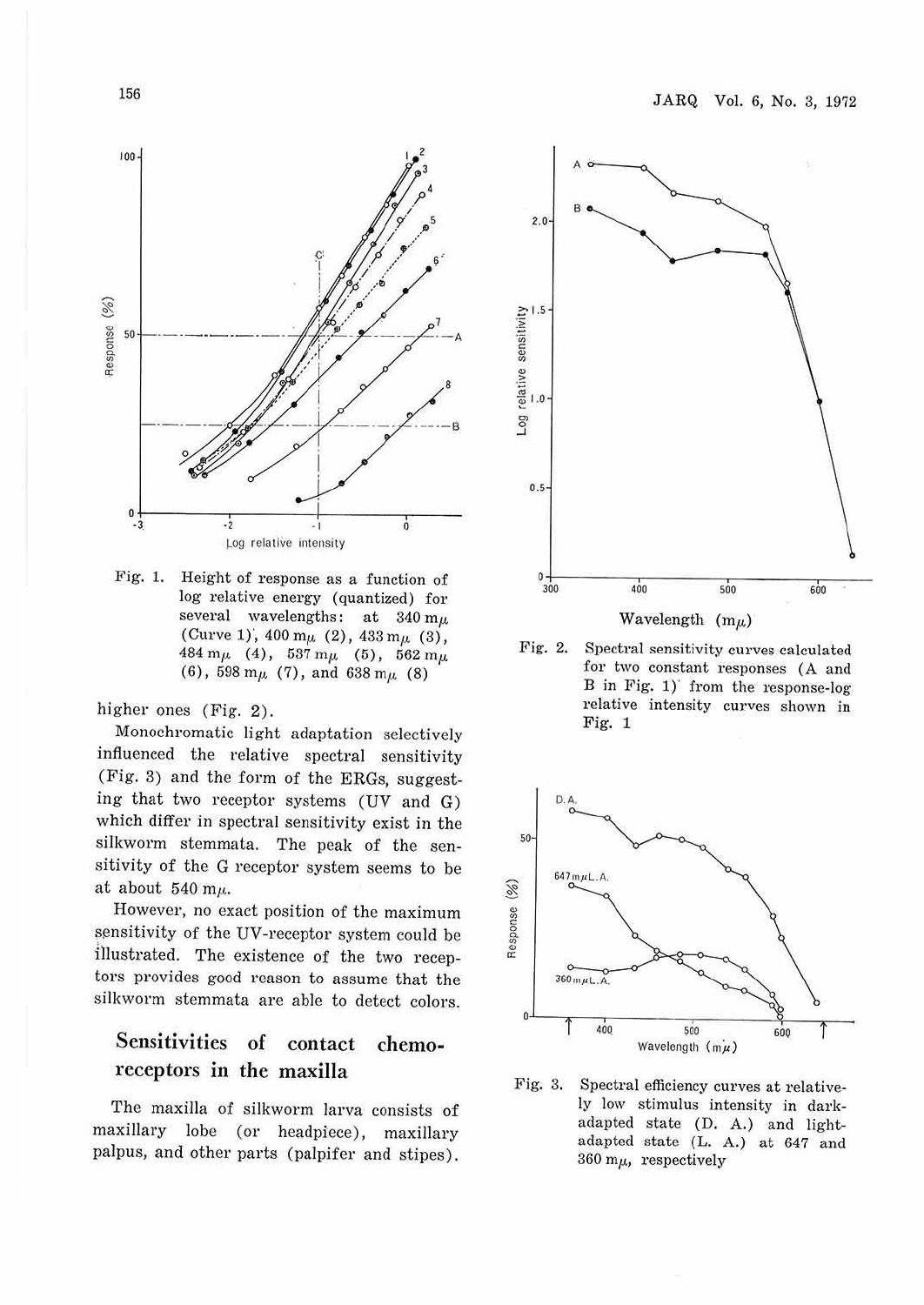

Fig. 4. Schematic representation of the maxilla of silkworm larva Ss: Sensilla styloconica Sb: Sensilla basiconica

The maxillary lobe bears two large sensilla styloconica, two sensilla trichodea, and one sensilla chaeticum. The third segment of the palpus bears at its apex a group of six to eight small sensilla basiconica (Fig. 4).

The sensilla trichodea on the head of the silkworm have been identified as mechanoreceptors electrophysiologically. A chemoreceptive function of the maxillae of lepidopterous larvae has been assigned to the styloconic and basiconic sensilla.

A fluid-filled micropipette was placed over the tip of one of the styloconic sensilla. It is employed both as a recording electrode and as a source of chemical stimulation. The signal was amplified, displayed on a cathode ray oscilloscope, and photographed.

By the technique these two sensilla styloconica (Ss-I and II) were identified as taste organs containing certain chemoreceptors. Each receptor is specifically different with regard to the chemicals to which it is sensitive.

The lateral sensillum styloconicum (Ss-I) contains receptors which are specifically sensitive to sugars, inositol, glucose, salts and some hitherto unidentified substance, and the medial sensillum (Ss-II) has specific receptors for salts (two receptors), bitter substances and water. The sensitivities of these receptors are summarized in Table 1.

The synergistic or inhibitory effect on the activities of various receptors was observed at the peripheral level. For instance, the frequency of the impulses of the bitter substance receptor evoked by strychnine nitrate  $(3.3 \times 10^{-7} \text{ M})$  increased according to the increase in the concentration of mixed sodium chloride ranging from  $10^{-2}$  M to  $4 \times 10^{-2}$  M.

On the contrary, the concentration of mixed sodium chloride being increased above  $10^{-1}$  M, the bitter substance receptor activity was completely abolished and salt receptor impulses appeared instead of the impulses of the bitter substance receptor.

A similar excitatory and inhibitory effects of mixed bitter substance on the salt receptor activity were also observed according to its relative concentration.

The specific inhibitor on the sugar receptor was found in the leaves of *Artemisia vulgaris.* The receptor activity was completely depressed at low concentration of sucrose, whereas a partial recovery occurred at high concentrations, the concentration of the leaf extract being constant. This inhibitor seems to have no influence on the responses of the other receptors.

With regard to hostplant selection, the activities of the sugar and inositol receptors in the lateral hair and of the bitter-substance receptor in the medial hair seems to play relatively important roles in the responses to various plant juices.

To test this, each response pattern evoked by a plant juice was compared with the feeding response to the agar-diet containing about 60 per cent of its leaf-powder, using many host and non-host plant leaves.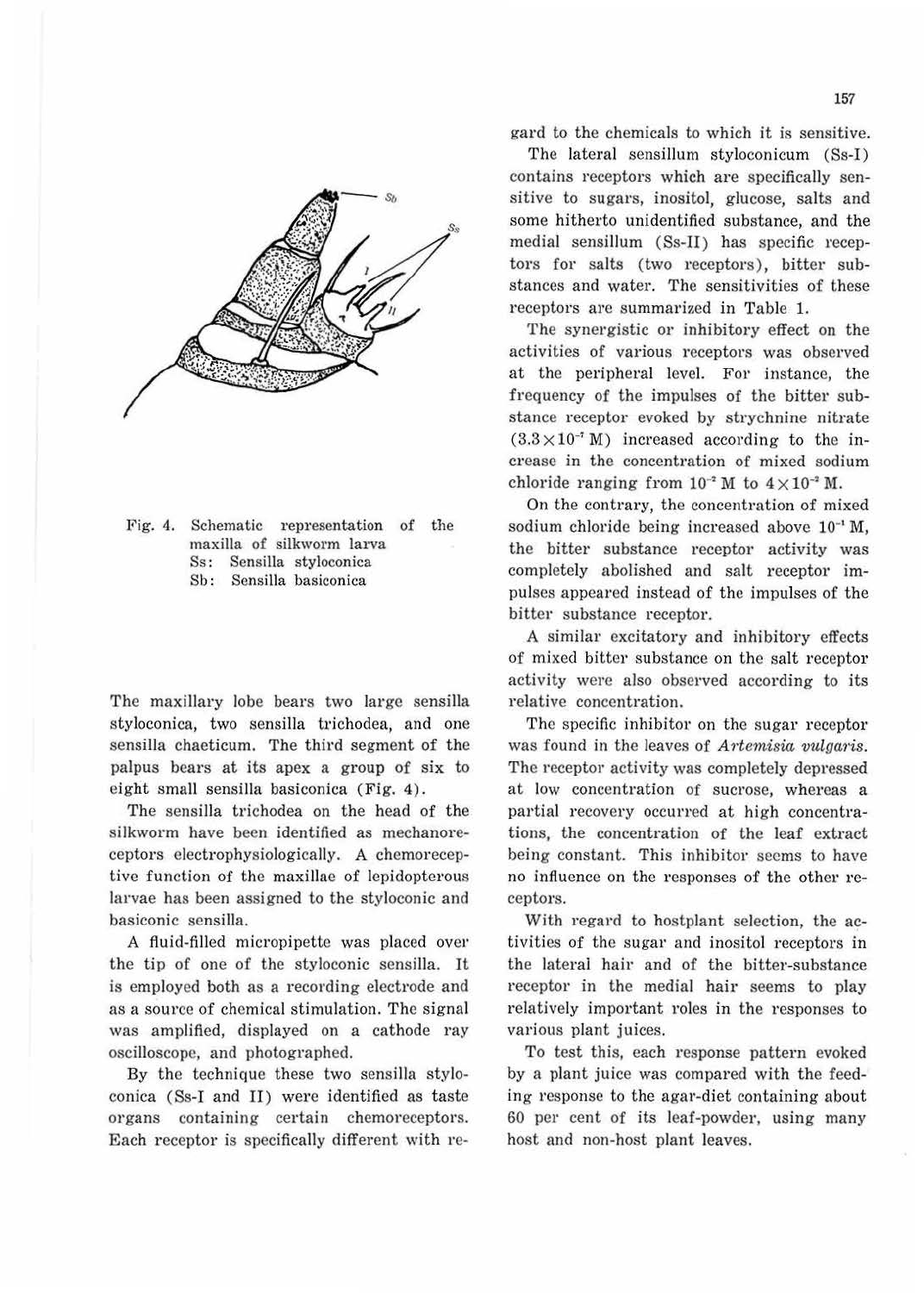| Taste quality                      | Stimulative substance                                                                                               |                                  | Receptor                                                               |                 |           |  |  |
|------------------------------------|---------------------------------------------------------------------------------------------------------------------|----------------------------------|------------------------------------------------------------------------|-----------------|-----------|--|--|
| Sugar                              | Some carbohydrates:                                                                                                 |                                  |                                                                        |                 |           |  |  |
|                                    | Sucrose                                                                                                             | $++++$                           |                                                                        |                 |           |  |  |
|                                    | Maltose                                                                                                             | $+++$                            |                                                                        |                 |           |  |  |
|                                    | $Methyl-\alpha-D-glucoside, D-Arabinose,$                                                                           | $++$                             | Sugar receptor                                                         |                 |           |  |  |
|                                    | L-Rahmnose, D-Glucose, L-Sorbose<br>L-Arabinose, D-Fructose, D-Galactose<br>$+$<br>Trehalose, Raffinose, Melezitose |                                  | $(Ls)$ in I                                                            |                 |           |  |  |
|                                    |                                                                                                                     |                                  |                                                                        | and some others |           |  |  |
|                                    |                                                                                                                     |                                  |                                                                        | Inositol        | Inositol: |  |  |
|                                    | myo-isomer                                                                                                          | $++++$                           |                                                                        |                 |           |  |  |
| epi-isomer                         | $++$                                                                                                                | Inositol receptor<br>$(Li)$ in I |                                                                        |                 |           |  |  |
| neo-isomer                         | 士                                                                                                                   |                                  |                                                                        |                 |           |  |  |
| $rac{rac - isomer}{}$              | -                                                                                                                   |                                  |                                                                        |                 |           |  |  |
| Mannitol, Dulcitol, Sorbitol       | $\overline{\phantom{a}}$                                                                                            |                                  |                                                                        |                 |           |  |  |
| ٠<br>Glucose                       |                                                                                                                     |                                  | Glucose receptor                                                       |                 |           |  |  |
|                                    | Typically sensitive to glucose                                                                                      |                                  | $(G)$ in I                                                             |                 |           |  |  |
| Electrolyte                        | Some inorganic salts                                                                                                |                                  |                                                                        |                 |           |  |  |
|                                    | Some organic salts                                                                                                  |                                  | Salt receptor                                                          |                 |           |  |  |
|                                    | Some organic acids                                                                                                  |                                  | $(N_1, N_2, N_2')$                                                     |                 |           |  |  |
|                                    | Some amino acids                                                                                                    |                                  | in I and II                                                            |                 |           |  |  |
|                                    | Especially sensitive to monovalent cations                                                                          |                                  |                                                                        |                 |           |  |  |
| Bitter substance<br>(or Deterrent) | Feeding deterrent substances:                                                                                       |                                  |                                                                        |                 |           |  |  |
|                                    | Some alkaloids:                                                                                                     |                                  |                                                                        |                 |           |  |  |
|                                    | Strychnine                                                                                                          | $+++++$                          | Bitter substance<br>(or Feeding)<br>deterrent)<br>receptor(R)<br>in II |                 |           |  |  |
|                                    | Brucine, Pilocarpine, Berberine                                                                                     | $+ + +$                          |                                                                        |                 |           |  |  |
|                                    | Nicotine                                                                                                            | $+ +$                            |                                                                        |                 |           |  |  |
|                                    | Quinine, Hyoscine and others                                                                                        | $+$                              |                                                                        |                 |           |  |  |
|                                    | Some glycosides:                                                                                                    |                                  |                                                                        |                 |           |  |  |
|                                    | Salicin                                                                                                             | $++$                             |                                                                        |                 |           |  |  |
|                                    | Rutin, Quercitrin and others                                                                                        | ÷                                |                                                                        |                 |           |  |  |
|                                    | Choline chloride                                                                                                    | ÷                                |                                                                        |                 |           |  |  |
| Water                              | Pure water                                                                                                          |                                  | Water receptor                                                         |                 |           |  |  |
|                                    |                                                                                                                     |                                  | $(W)$ in $II$                                                          |                 |           |  |  |
| Not identified                     | Unknown substances containing some plant                                                                            |                                  | Receptor in I                                                          |                 |           |  |  |
|                                    | leaves of Cruciferae                                                                                                |                                  |                                                                        |                 |           |  |  |

### Table 1. Classification of the taste qualities in silkworm larva on the basis of maxillary chemoreceptor activities

I: lateral hair (Ss-I), II: medial hair (Ss-II)

Consequently, it was demonstrated that the response pattern correlates roughly with the feeding response: activation of both sugar and inositol receptors considerably stimulates

feeding, whereas activation of the bittersubstance receptor plays a crucial role in the inhibition of feeding.

As far as the activities of these three